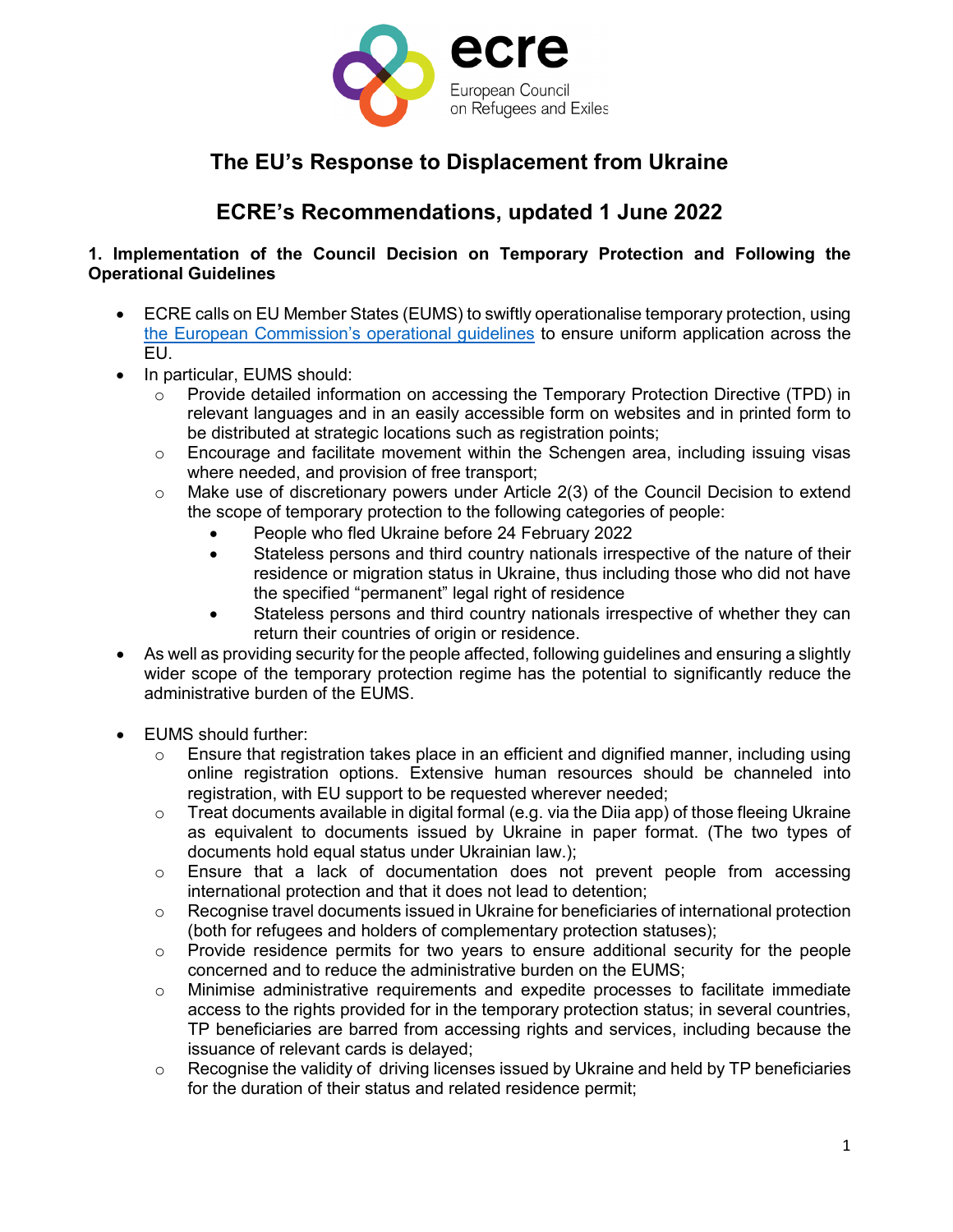- $\circ$  Clarify that neither registration for TP nor residence permits will be affected should a beneficiary return to Ukraine temporarily.
- The EUAA should publish up-to-date statistics including data on the number of applications introduced, accepted and refused, where possible disaggregated by country of origin/nationality, age and gender using data that should be made available by EUMS.
- The triggering of the TPD is without prejudice to the prerogative of the EUMS to provide more favourable protection statuses should they so wish. It should not be excluded that people leaving conflict and violence may be fleeing situations with characteristics and circumstances that qualify them as refugees under the 1951 Convention, or that other protection statuses may be appropriate. Thus, the TPD safeguards allowing access to asylum procedures should be respected and rights under the TPD should not be waived until the final decision on international protection is taken.
- The TPD provides minimum standards in terms of the content of protection (the rights attached to the protection status) so EUMS should consider more favourable standards, including taking into consideration particular vulnerabilities and needs.

## **2. Addressing Challenges and Gaps in TPD Implementation**

Preliminary monitoring of the implementation of the TPD reveals challenges arising either due to the legal design of the TPD or due to its implementation in practice. The TPD is an instrument of the Common European Asylum System (CEAS) so access to rights under the TPD should not be organised and implemented in a parallel system to that of other beneficiaries of international protection. In addition, the support and reinforcement of national structures in response to the triggering of the TPD should contribute to strengthening asylum systems overall (see section below).

• In general, as temporary protection beneficiaries are in a very similar situation to other beneficiaries of international protection, no additional administrative requirements should be introduced to access their rights under the TPD.

For the following issues, respective Member States need to adjust their practice immediately:

- Non-issuance or delayed issuance of residence permits, which is in clear violation of the TPD;
- Lack of clear information about the rights of TP beneficiaries made available in relevant languages and in an easily accessible form.

For the following issues, clarification in the form of detailed European Commission guidelines is necessary:

- *Lack of administrative decisions*: in a number of EUMS, people do not receive administrative decisions on the refusal of temporary protection. It is therefore not possible to challenge the "decision" and to access effective legal remedies. Related to this, it should be specified that any rejections should be provided to the applicant in written form in the relevant languages;
- *Problems with narrow family definitions:* there have been cases of differential treatment of unmarried partners or cases where third country nationals married to Ukrainian men have fled and are not covered by the TPD, again contravening the Decision;
- *Different interpretations of freedom of movement by EUMS:* while the European Commission has publicly confirmed that beneficiaries of temporary protection will be able to move to other EUMS and apply for temporary protection there, and the Decision includes an agreement that Article 11 of Directive 2001/55/EC will not apply, this is not consistently respected by Member States;
- *Ensuring passage to Ukraine for visits/re-entry*: people re-entering Ukraine for short visits, should be guaranteed passage in and out at the EU border, as well as receiving guarantees that re-entry will not have any impact on their status in the EUMS.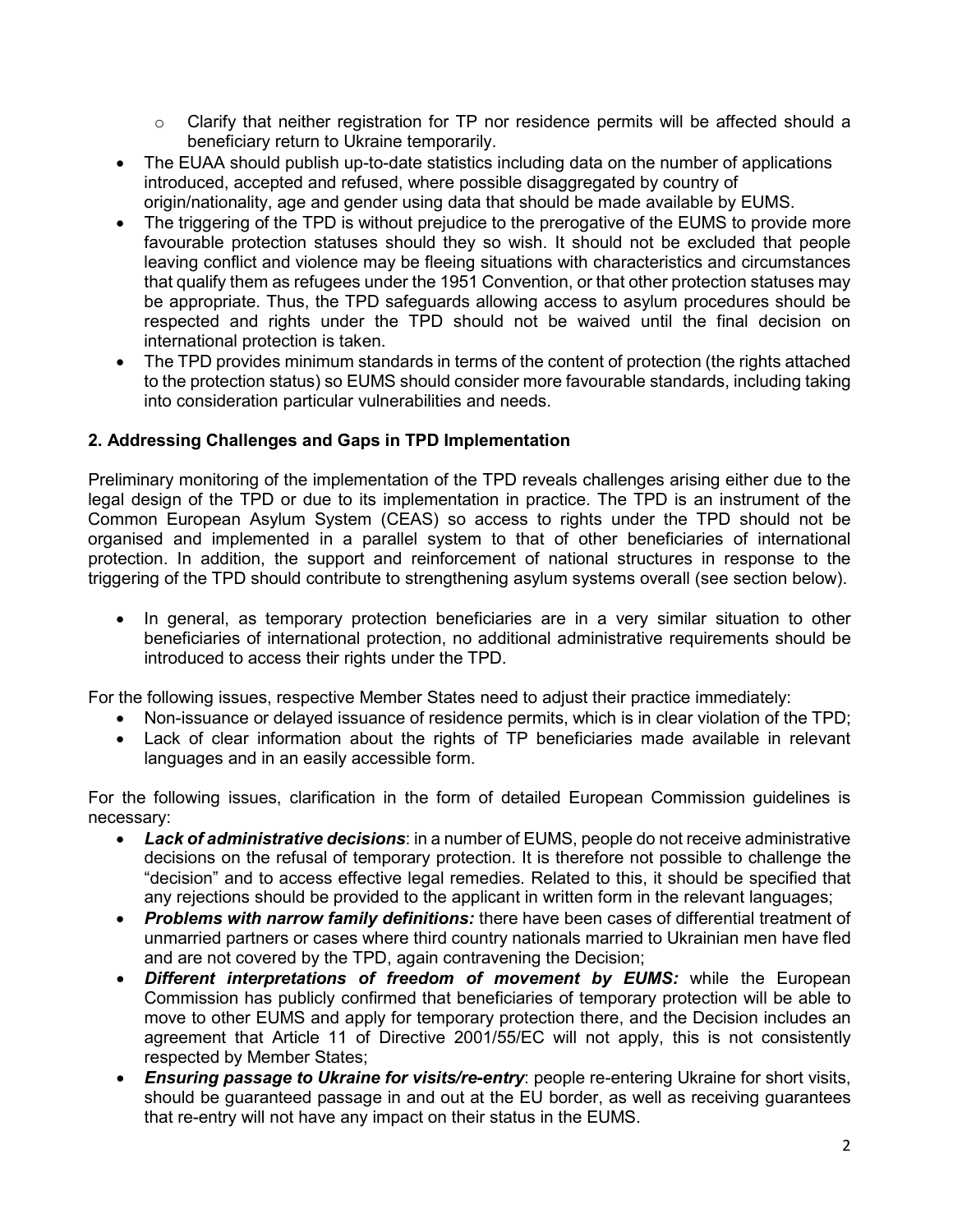For the following issues, a review of the operational implementation of the TPD and related adjustment of processes is necessary:

- *Vulnerabilities are overlooked:* due to the absence of a general screening, for example for medical needs, identification of specific vulnerabilities is not happening systematically. This is exacerbated by the fact that the majority of people are in private rather than public accommodation. As a result, torture and sexual violence survivors, among others, do not have access to specific treatment and rehabilitation;
- *Family reunification requires more support*: Due to the lack of identification, family tracing is more difficult; EUMS should put in place systems to facilitate family reunification.

#### **3. Responses for people fleeing Ukraine who are outside the scope of the TPD regime**

- Options should be made available to third country nationals who fall outside the scope of the TPD. This could include access to asylum, leave to remain or other temporary residence permits.
- These options should cover categories of people at particular risk following the invasion of Ukraine, including Belarussians and Russians in Ukraine who do not have the documents to fall under the TPD, and defectors from the Russian army in Ukraine.
- For people who can return safely to their home countries, residence permits to allow time for travel arrangements, access to Embassies and support for return travel, are crucial.

#### **4. Responses for people fleeing Russia**

- Those at risk of persecution in Russia, including human rights defenders, journalists, lawyers, and men fleeing military conscription may be in need of international protection. They should benefit from all relevant safeguards under international refugee law and the CEAS and potentially be considered as *prima facie* refugees.
- EUMS should support those fleeing Russia with safe and legal pathways and provision of information on how to access protection.

#### **5. Access at the EU's Borders**

- All people fleeing Ukraine who are entitled to leave under national law must be able to leave the country and access the EU and other neighbouring countries. Thus, borders must remain open despite pressures.
- EUMS should make use of the EC's [guidelines for external border management](https://ec.europa.eu/home-affairs/communication-providing-operational-guidelines-external-border-management-eu-ukraine-borders_en) to reduce congestion by relaxing border checks and authorising entry on humanitarian grounds, including when third country nationals do not fulfill entry conditions. Detention on arrival should be limited and may only be used in compliance with EU law.

#### **6. Adequate Funding and Distribution to those Best Placed to Respond**

- Funding mobilised under the Asylum, Migration and Integration Fund (AMIF) should be focused on reinforcing reception capacity, staffing in asylum systems, and for civil society service provision of support in the EUMS most affected, especially at the point of immediate arrival.
- The AMIF national programmes for the current funding period (2021-2027) should be amended to guarantee resources for information provision, legal aid, and social, medical and psychological support.
- Funding modalities of both AMIF and Cohesion funds must be simplified to ensure that funding is accessible to civil society. Where relevant, the Partnership Principle should be applied so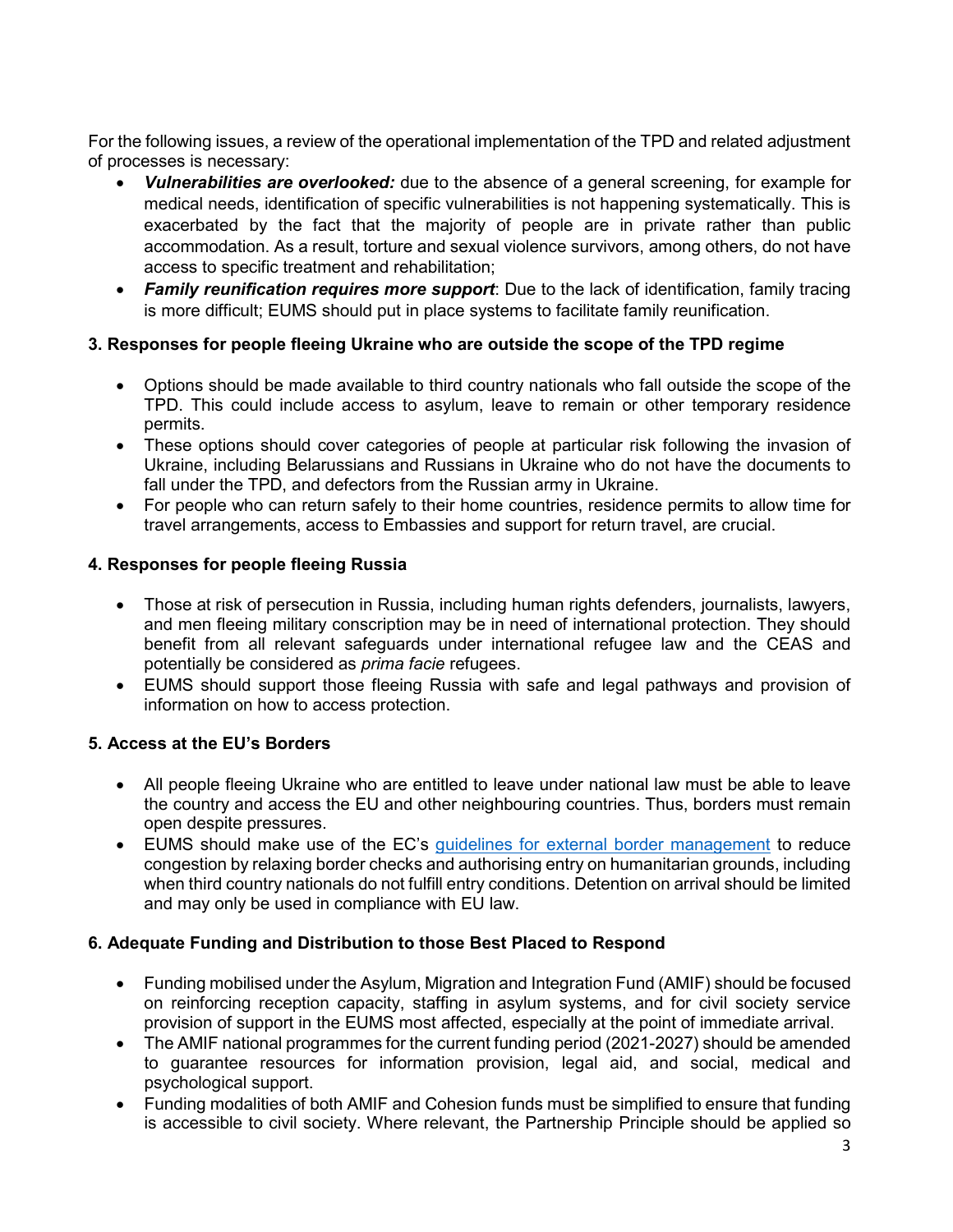that civil society can play a role in assessing funding needs at the national and EU level. In addition, the activation of the Emergency Support Instrument for the response in specific Member States should be discussed to ensure that emergency funding is accessible for civil society.

• The European Commission should retain significant amounts of both AMIF and Cohesion funding in order to ensure that it can respond swiftly and directly support service providers, including civil society and international organisations, in the countries most affected, especially given longstanding questions about the absorption capacity and management of funds by Member States, as well as the rule of law debate, which leads to questions concerning the appropriateness of providing (additional) funding to certain EUMS.

## **7. EU Agency Support for Access to Territory and for Protection in the EU**

- All EUMS bordering Ukraine are likely to require support from the EU Asylum Agency (EUAA), including deployment of operations, to ensure registration, to put in place reception systems, to manage and share information, and for other technical and operational expertise.
- If EUMS remain reluctant to request the support of the EUAA, they should at least be able to demonstrate to the European Commission the alternative response mechanisms they foresee.
- Within the context of the European Commission's quidelines on external border management aimed at guaranteeing access at EU's border, the support from and deployment of Frontex should be considered, but always with the deployment of fundamental rights monitors.

## **8. Focus on Inclusion/Integration from the Outset**

- Given that immediate protection is being provided, meaning that access to asylum and rights within the asylum system are not primary considerations, the focus should switch immediately to inclusion, following the principle of inclusion/integration from day one.
- As for all beneficiaries of and applicants for international protection, inclusion is achieved through access to rights. In this case, the rights attached to the protection status are set out in the Decision. The EU can play a role through provision of funding and expertise.
- Although a comprehensive picture is not yet available, preliminary evidence indicates that there are major challenges in accessing rights set out in the Decision in most of the EUMS, with particular concerns relating to housing and medical services.
- The money set aside under AMIF, Cohesion Funds (CARE) and REACT-EU must be distributed rapidly, with both Member States and European Commission investing in staffing, project management and coordination mechanisms. The existing structures in ministries, agencies and civil society, where there is considerable expertise on inclusion and social cohesion, need to be mobilised and rapidly scaled up, including:
	- $\circ$  Reinforcement of staffing in the units within the European Commission leading on inclusion of refugees at DG Home and DG Employment and Social Affairs;
	- o The activation of inclusion-related policy and coordination mechanisms (e.g. European Integration Network) including coordination with private sector (e.g. European Partnership for Integration).
- At the national level, Ministries in charge of social affairs, employment, housing and education need to play a central role in the response as soon as registration has taken place, including deciding on the allocation of EU funding and other support, and managing the funds themselves.
- Reinforced and consistent coordination between all state actors responsible for the reception of TP applicants is essential.
- Direct capacity support and training in the special call under the Technical Support Instrument (TSI) to support EUMS should also cover expertise provided by civil society.